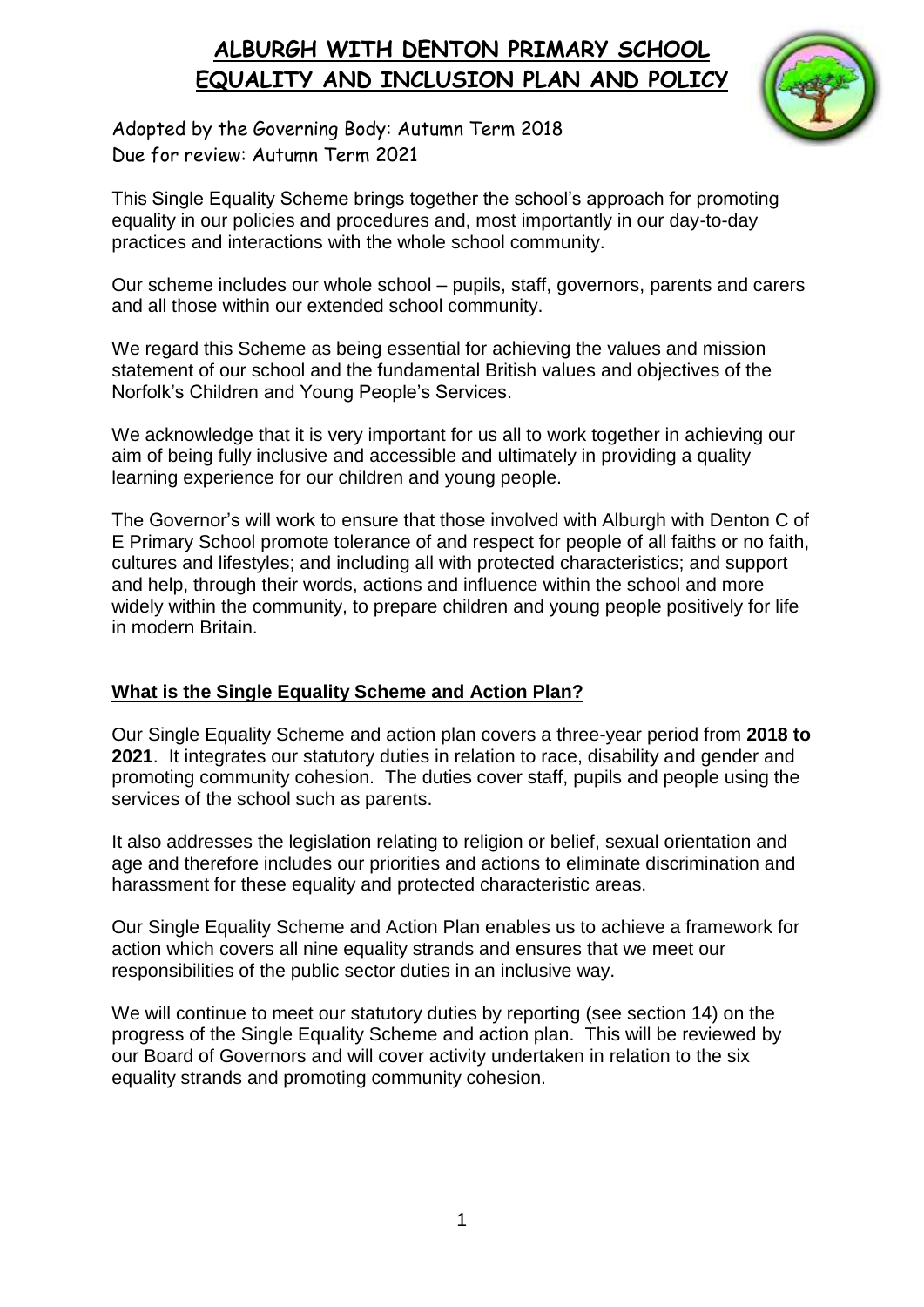

Adopted by the Governing Body: Autumn Term 2018 Due for review: Autumn Term 2021

#### **Meeting our duties**

Under the statutory duties all schools have responsibilities to promote race, disability and gender equality.

#### **Race equality**

The general duty to promote race equality means that we must have due regard to:

- 1. Eliminate unlawful racial discrimination
- 2. Promote equality of opportunity
- 3. Promote good relations between people of different racial groups.

#### **Disability equality**

The general duty to promote disability equality is owed to all disabled people which means that we must have due regard to:

- 1. Promote equality of opportunity between disabled people and other people
- 2. Eliminate unlawful discrimination
- 3. Eliminate disability related harassment
- 4. Promote positive attitudes towards disabled people
- 5. Encourage participation by disabled people in public life
- 6. Take steps to take account of disabled peoples' disabilities, even where that involves treating disabled people more favourably than other people.

#### **Accessibility**

There is specific disability legislation in relation to disabled pupils and accessibility which means we must plan strategically to fulfil our anticipatory duty over time to:

- 1. Increase access to the curriculum
- 2. Make improvements to the physical environment of the school to increase access;
- 3. Make written information accessible to pupils in a range of different ways

We must ensure that disabled pupils do not receive less favourable treatment and to do this the school has a duty to make reasonable adjustments.

#### **Gender equality**

The general duty to promote gender equality means that we must have due regard to:

- 1. Eliminate unlawful discrimination and harassment and
- 2. Promote equality of opportunity between men and women, girls and boys.

**The duty also includes the need to consider actions to address the causes of any gender pay gap. Norfolk County Council (the employing body of Alburgh with Denton Primary School) considers that this has been addressed through**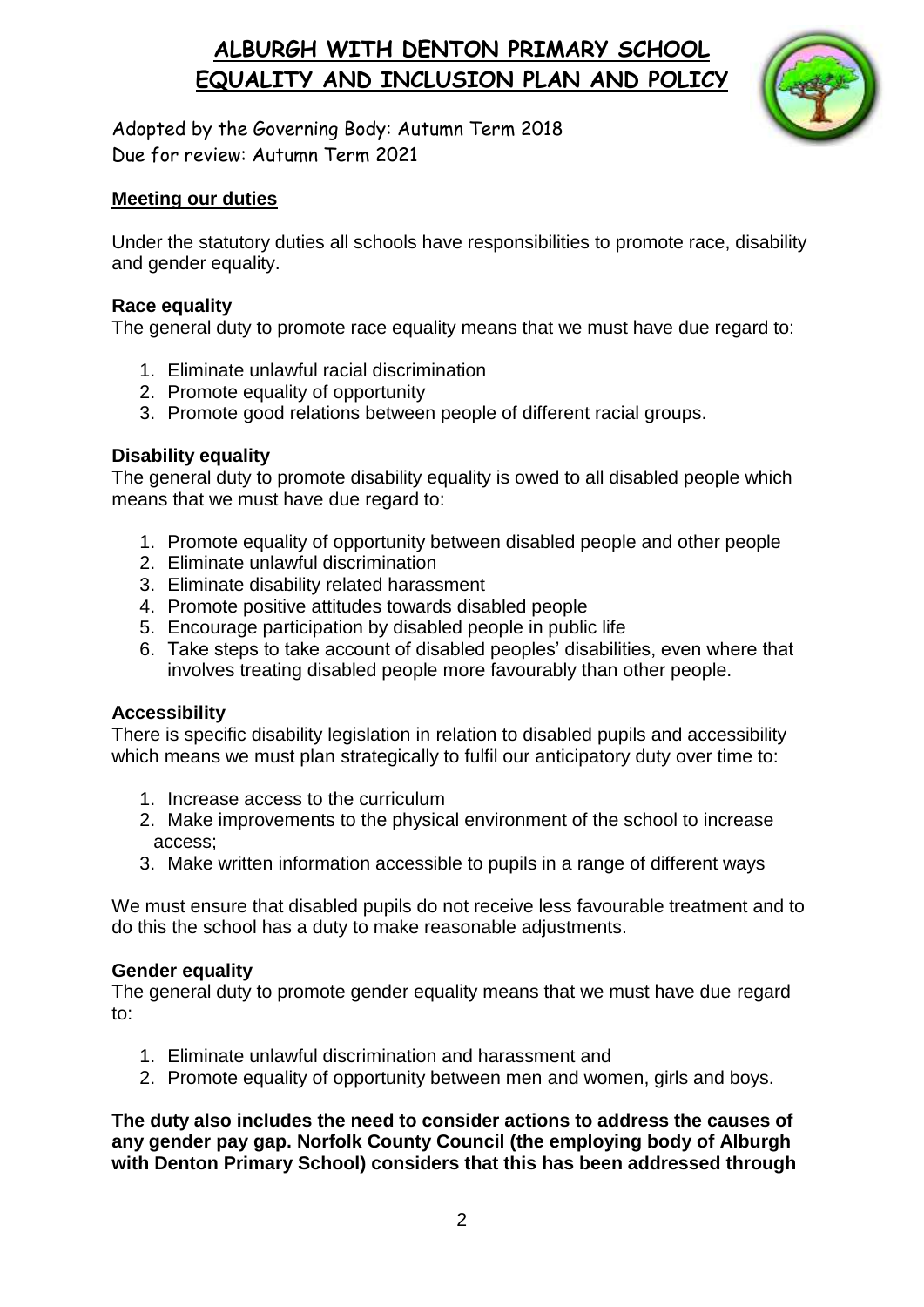

Adopted by the Governing Body: Autumn Term 2018 Due for review: Autumn Term 2021

**the implementation of the Modern Reward Strategy and unified conditions and pay for school teachers.**

### **Transgender**

Transgendered people are explicitly covered by the gender equality duty. The term transgendered refers to a range of people who do not feel comfortable with their birth gender. The school will respect the confidentiality of those seeking gender reassignment and will provide a supportive environment within its community.

## **Community cohesion**

We also have a responsibility to promote community cohesion, developing good relations across different cultures, ethnic, religious and non religious and socioeconomic groups. We have incorporated our priorities into our Single Equality Scheme and Action Plan to make it easier to monitor our progress and performance in meeting our objectives.

## **Age, sexual orientation, religion and belief**

We must ensure that we do not discriminate on these grounds. This Scheme includes our priorities and actions to eliminate discrimination and harassment for these equality areas.

## **Our school within Norfolk's profile**

- Norfolk is a rural county with a diverse population of approximately 832,400. 39% of the population live in Norfolk's three major centres (Norwich, King's Lynn and Great Yarmouth) but 37% live in communities with fewer than 2,500 people.
- There are 435 schools in Norfolk, including 12 special schools, 50 secondary schools, 5 pupil referral units and 2 academies.
- 8.3% of Norfolk's pupils are from a minority ethnic group (October 2008)
- 6.1% of the Norfolk population are from a minority ethnic group (ONS 2005)
- Over 100 different languages spoken by pupils in the primary phase, and approximately 65 different languages spoken by pupils in the secondary phase (October 2008)
- 3.5% of pupils within Norfolk schools have a Statement of Special Educational Needs (October 2008)
- 20% of the population have a disability or limiting long term illness (Disability Rights Commission)
- Norfolk has an ageing population higher than regional or national average (Norfolk Data Observatory)
- 6% of the population are lesbian, gay or bisexual (Government estimate, 2005)
- Norfolk has over 1000 places of Christian worship; 4 mosques; 6 Buddhist centres; 2 synagogues; Sikh, Hindu and Humanist/secular associations (Norfolk Data Observatory)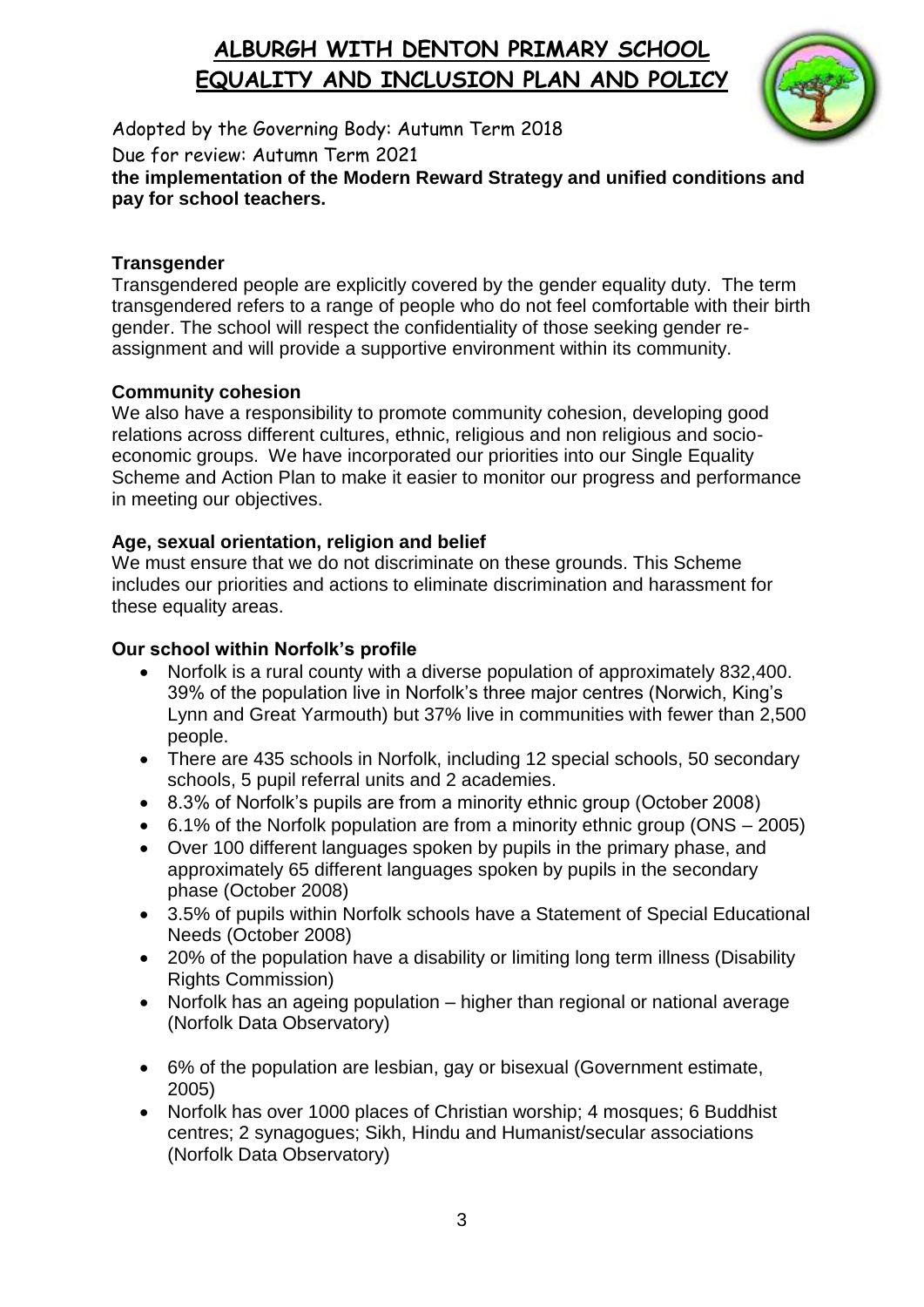

Adopted by the Governing Body: Autumn Term 2018 Due for review: Autumn Term 2021

**Alburgh with Denton Primary School** serves the two rural villages of Alburgh and Denton as well as the surrounding area. The population is almost exclusively White British with over 80% of the school's population being classified by Education Acorn data as groups E and F. The school has a strong Christian foundation and enjoys a close working relationship with the Churches in Alburgh and Denton and supports both villages through attending and contributing to community events. It does have a relatively high proportion of children with Special Needs and disabilities and works closely with a range of agencies to support both.

## **Collecting and analysing equality information for pupils**

Alburgh with Denton Primary School is an inclusive school. We use the curriculum and teaching to enhance the self-esteem of all those we serve and to provide a learning environment in which each individual is encouraged to fulfil her or his potential.

We collect and analyse the following equality information for our pupils/students:

- **Attainment levels**
- Attendance levels
- **Exclusions**
- Attendance at Extended School activities/extra-curricular activities (eg school trips)
- Complaints of bullying, homophobic incidents and harassment
- Participation in School Council

### **Collecting and analysing equality information for employment and governance**

Alburgh with Denton Primary School is committed to providing a working environment free from discrimination, victimisation, and harassment. We also aim to recruit an appropriately qualified workforce and governing body that is representative of all sections of the community in order to provide a service that respects and responds to the diverse needs of our local population.

**The Employment Duty within the race legislation states all schools should collect information on staff in post, and applicants for employment, training and promotion. This is not included as a specific requirement in the disability and gender legislation but is covered in other aspect of the duties and therefore is deemed to be best practice in order to identify potentially discriminatory practice.** 

**The duty applies to all staff working at the school in whatever capacity.** 

We collect and analyse the following profile information for our staff and governors:

Information Gathering (Staff and governors)

- Applicants for employment
- Staff profile
- Governing body profile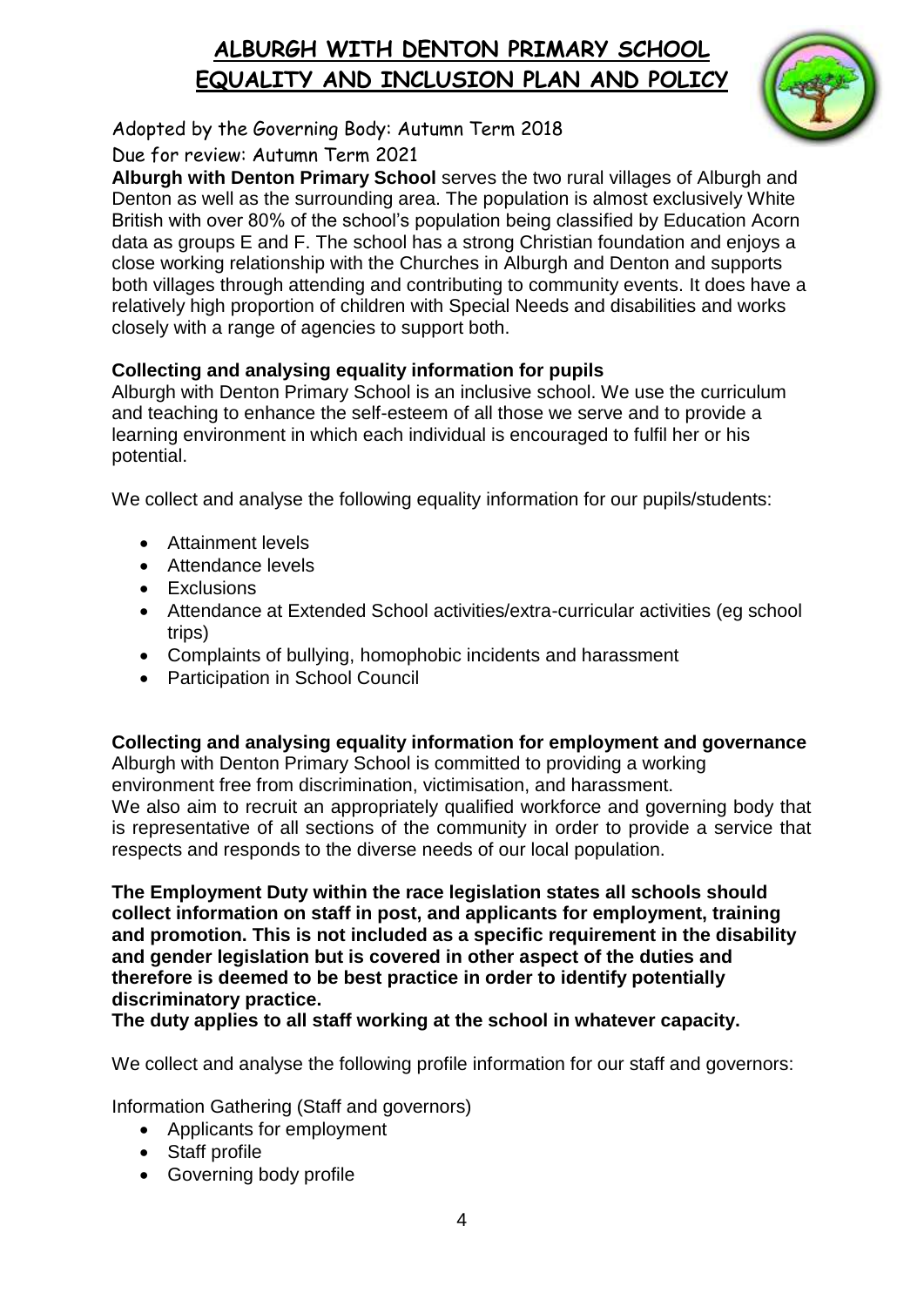

Adopted by the Governing Body: Autumn Term 2018 Due for review: Autumn Term 2021

- Attendance on staff training events
- Disciplinary and grievance cases
- Staff appraisals/performance management
- Exit interviews

**All information collected on staff and governors is retained confidentially by the school or local authority. Information collected is subject to the Freedom of Information Act, however personal details such as addresses etc are not shared with anyone outside of the schools or local authority.**

We have identified the following issues from this information-gathering exercise:

- Governing body profile is not collected by the school
- Exit interviews do not always occur

#### **Consultation and involving people**

#### **The legislation states it is important that minority groups (for race, disability and gender) are involved in the formulation and development of equality schemes and action plans.**

We involved pupils, staff, governors, parents and carers, and our wider school community in creating the Single Equality Scheme and action plan. This helped to ensure that the views of potentially disadvantaged groups were fully incorporated in the development of this Scheme and action plan.

Examples include:

- Discussions at school council
- Contact with parent/carers
- Staff surveys
- Discussions at staff meetings
- Discussions at governing bodies
- Discussions within cluster groups
- Involvement within local community activities

Due to the location of our school, few minority groups were identified beyond ethnic minority and rurality of housing. All groups expressed that every child and adult involved within the school should have equal and fair access to the provision on offer both within the school and the local context e.g. courses and training.

#### **What we have achieved so far**

This section details what we have achieved so far in relation to the equality duties and celebrating the outcomes.

#### **Race equality**

Although the school currently has no reported racial incidents it does monitor how children and adults work together. This is completed through lesson observation, informal drop in sessions and discussions with children, staff, parents and governors.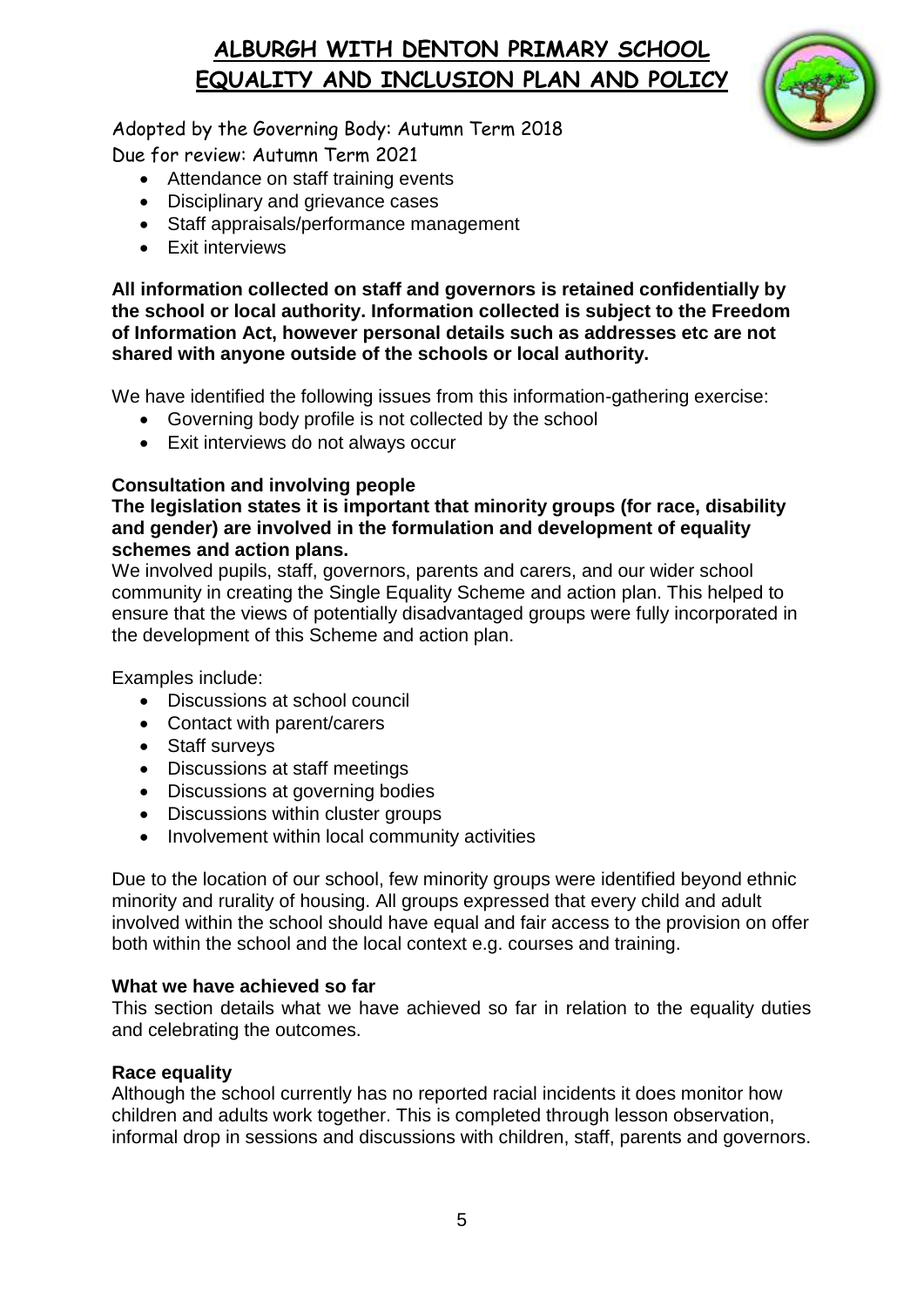

Adopted by the Governing Body: Autumn Term 2018

Due for review: Autumn Term 2021

## **Disability equality**

The disabled pupils in school are fully integrated and included in all aspects of the school's life. Remodelling of existing facilities such as the addition of a Soundfield System in the hall and classroom, as well as a close relationship with parents, sensory support professionals and other agencies ensures these children have full access in school. Regular reviews of the provision are undertaken at least annually to ensure this is maintained.

The school employs a Teaching Assistant with speech and language qualifications and use a range of other means to communicate with children who have specific disabilities and ensures there full inclusion in school performances and other activities.

### **Teaching, learning and curriculum**

Resources and expertise has been developed to ensure every child has fair and equal access to all aspects of the taught curriculum in school and they receive the maximum provision they are entitled to. The use of additional adults and a wide range of learning resources allows every child to achieve their full potential. The progress of vulnerable groups is analysed and provision made to narrow any gaps. We also evaluate our provision frequently and make any alterations we feel necessary to support our pupils.

### **Engagement and extended services**

The school is in a locality that is already served reasonably well for extended services, the school refers parents to our Cluster Parent Support Advisors where appropriate.

## **Age**

Age profiles of the employees of our schools is higher than the local authority average and a wide range of experiences and expertise lay within the work force.

## **Religion or belief**

As our school has a distinctive Christian ethos and is a Church school, the culture of tolerance and understanding is a firm foundation for school life. Our school has had other faiths represented in the child and adult population who have actively chosen to send their child or to work in a church school for such qualities mentioned.

We have adopted the Local Authority policies for Equality, Racism and SEN, As a result, stringent measures and procedures are in place to ensure a fair and equal culture exists in our school that has a non-threatening approach. Such policies are monitored by the governors based around the values and priorities of our school and polices are regularly reviewed and updated.

## **Equality impact assessments**

Equality impact assessment is a systematic method of rigorously checking all school policies, procedures and practices to ensure they are genuinely accessible and meet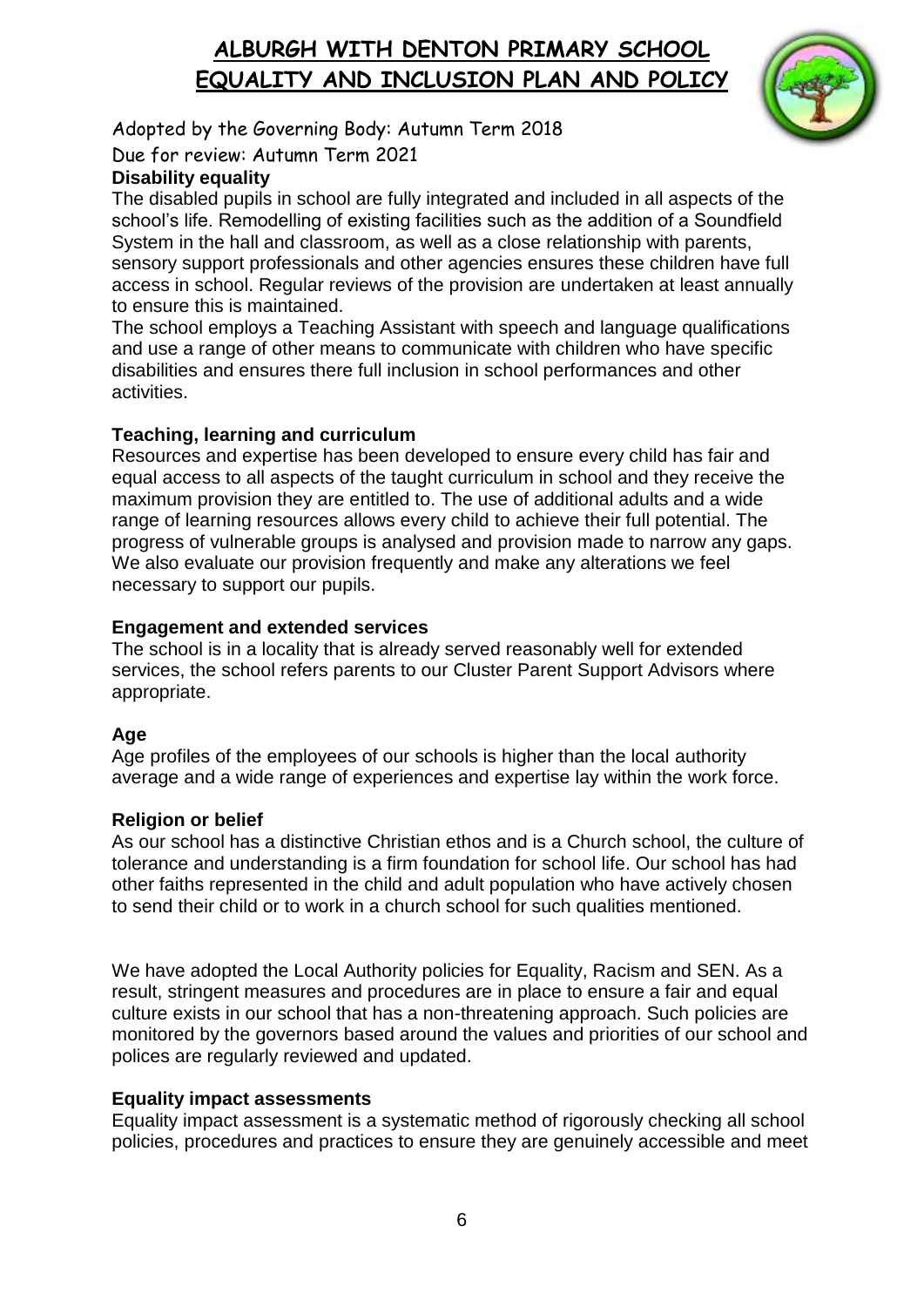

Adopted by the Governing Body: Autumn Term 2018

Due for review: Autumn Term 2021

the needs of our staff and the local community in relation to age, disability, gender, race, religion and belief and sexual orientation.

We currently undertake a review of all of our policies, procedures and functions. We need to build in an Equality Impact Assessment within this existing cycle of policy reviews. This will then allow us to pay attention to minority groups and where negative impacts are identified we then take steps to deal with this and make sure equity of service to all.

## **Other School Policies**

We have used our existing school policies to inform our Single Equality Scheme. These include:

- School Improvement and Development Plan
- School Inclusions and SEN Policy
- Accessibility Plan
- Racist Incidence Policy
- Anti- Bullying Policy
- Positive behavior Policy

### **Roles and Responsibilities**

- Our governing bodies will ensure that the school complies with statutory requirements in respect of this Scheme and Action Plan.
- Our Headteacher is responsible for the implementation of this Scheme, and will ensure that staff are aware of their responsibilities, that they are given necessary training and support and report progress to the governing body.
- The Headteacher has day-to-day responsibility for co-ordinating the implementation of this scheme.
- Our staff are expected to promote an inclusive and collaborative ethos in the school, challenge and explore inappropriate language and behaviour, respond appropriately to incidents of discrimination, prejudice and harassment, ensure appropriate support for children with additional needs, maintain a good level of awareness of equalities issues and celebrate individuality, difference and diversity.
- Our pupils have a responsibility to themselves and others to treat each other with respect, to feel valued, and to speak out if they witness or are subject to any inappropriate language or behaviour.
- We will take steps to ensure all visitors to the school, including parents/carers are adhering to our commitment to equality.

### **Commissioning and Procurement**

Alburgh with Denton Primary School is required by law to make sure that when we buy services from another organisation to help us provide our services, that organisation will comply with equality legislation. This will be a significant factor in selection during any tendering process.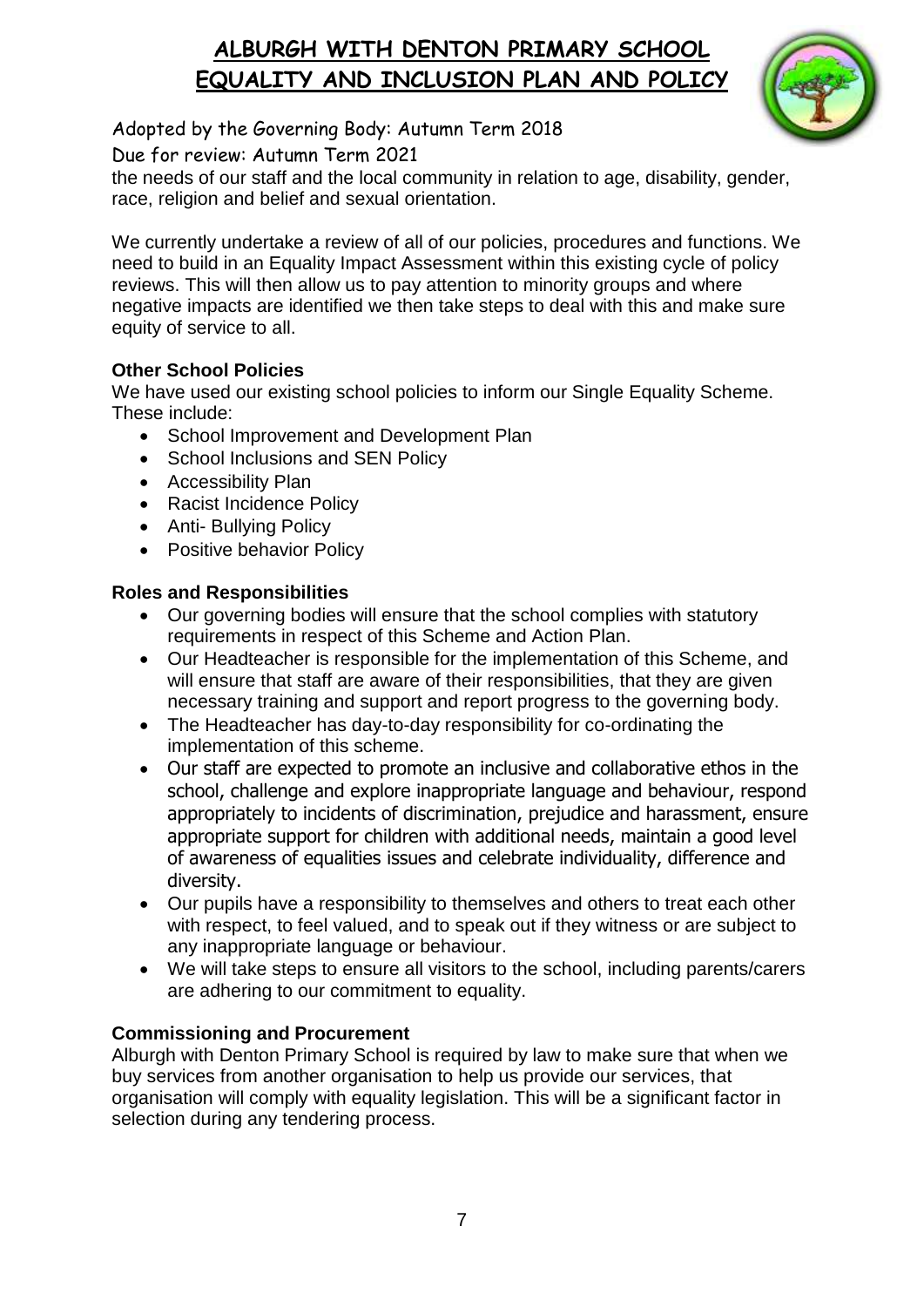

Adopted by the Governing Body: Autumn Term 2018 Due for review: Autumn Term 2021

#### **Review of Progress**

We are legally required to report on our progress and performance in respect of this scheme covering race, disability and gender. We are also legally required to report on our progress to improve access for disabled pupils, including access to the curriculum, physical access and access to written materials.

We will continue to review regularly the actions we have taken in the development of our Single Equality Scheme which include:

- The results of our information gathering activities for race, disability and gender and what we have done with this information
- The outcomes of involvement activities from minority groups
- A summary from equality impact assessments undertaken
- An update of the progress made against priorities
- Celebrating what we have achieved in relation to promoting community cohesion

#### **We will also revise our Single Equality Scheme and Action Plan every three years.**

#### **Ongoing evolvement of our Scheme**

We will continue to involve people from all aspects of our school community in the ongoing evolvement of our Single Equality Scheme and Action Plan. This includes:

- A regular slot at School Council meetings to discuss equality and diversity issues
- A regular slot at staff meetings
- Having staff available to discuss equality and diversity matters during parent consultation meetings
- Having annual school open days/evenings for the wider school community to celebrate the work of pupils and give the opportunity for feedback